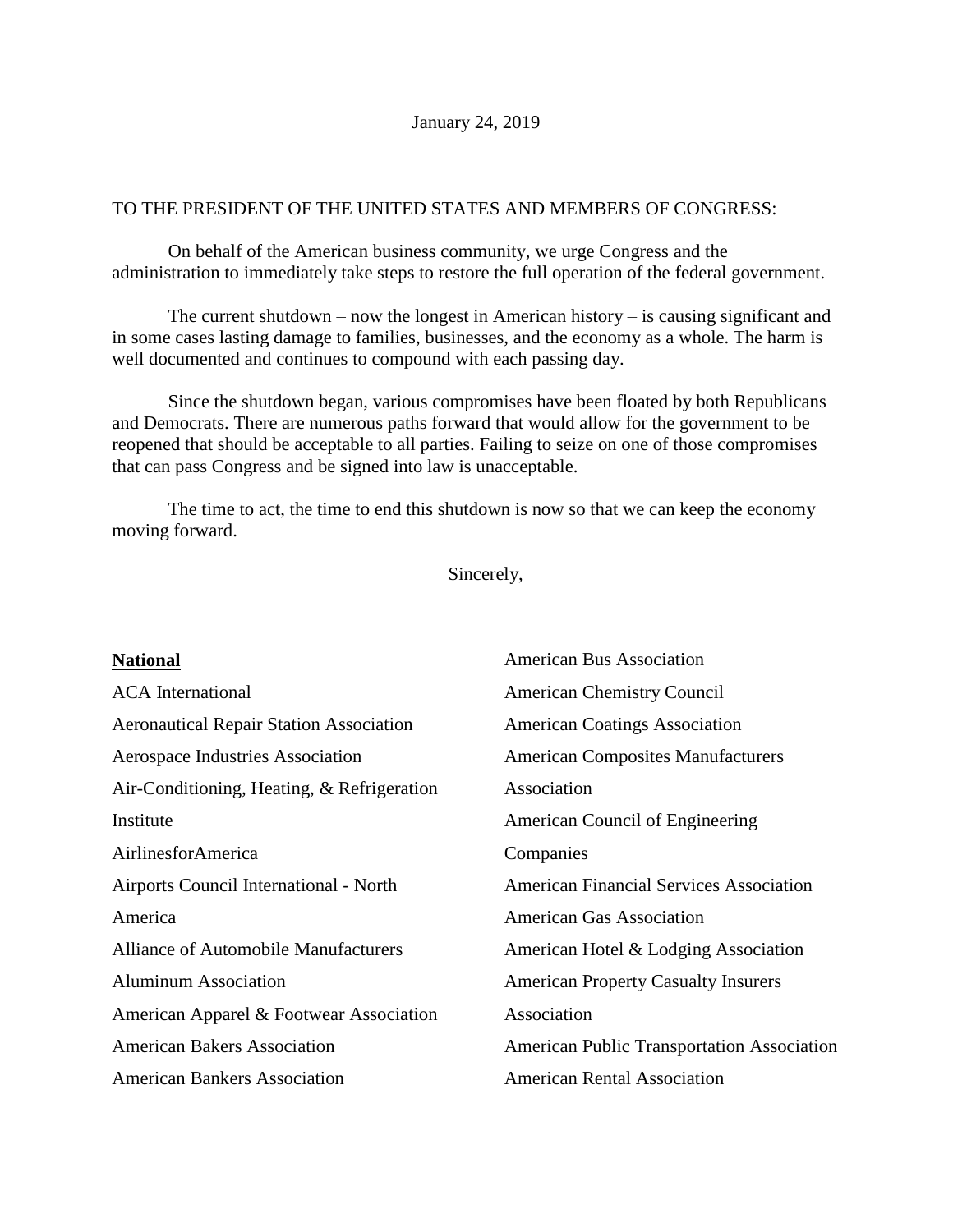American Society of Association Executives American Society of Civil Engineers American Staffing Association American Wind Energy Association America's SBDCs ASAE: The Center for Association Leadership Asian American Hotel Owners Association Association for Unmanned Vehicle Systems International Association of Corporate Counsel Association of Equipment Manufacturers Association of Global Automakers Association of Home Appliance **Manufacturers** Associated General Contractors of America Association of Oil Pipe Lines Associated Wire Rope Fabricators Auto Care Association Beer Institute Border Trade Alliance Building Owners and Managers Association International Building Service Contractors Association International Business Council for Sustainable Energy Caregiver Action Network CCIM Institute Coalition For Deep Space Exploration Consumer Data Industry Association Consumer Healthcare Products Association

Council for Responsible Nutrition Energy Equipment and Infrastructure Alliance Federal Performance Contracting Coalition Federation of American Hospitals Food Marketing Institute GridWise Alliance Grocery Manufacturers Association Household & Commercial Products Association HUBZone Contractors National Council Independent Lubricant Manufacturers Association International Franchise Association Mortgage Bankers Association Motorcycle Industry Council National Investor Relations Institute National Apartment Association National Association of Chemical **Distributors** National Association of Federally-Insured Credit Unions National Association of Government Guaranteed Lenders National Association of Home Builders National Association of Realtors National Association of Surety Bond **Producers** National Association for the Self-Employed National Beer Wholesalers Association National Black Chamber of Commerce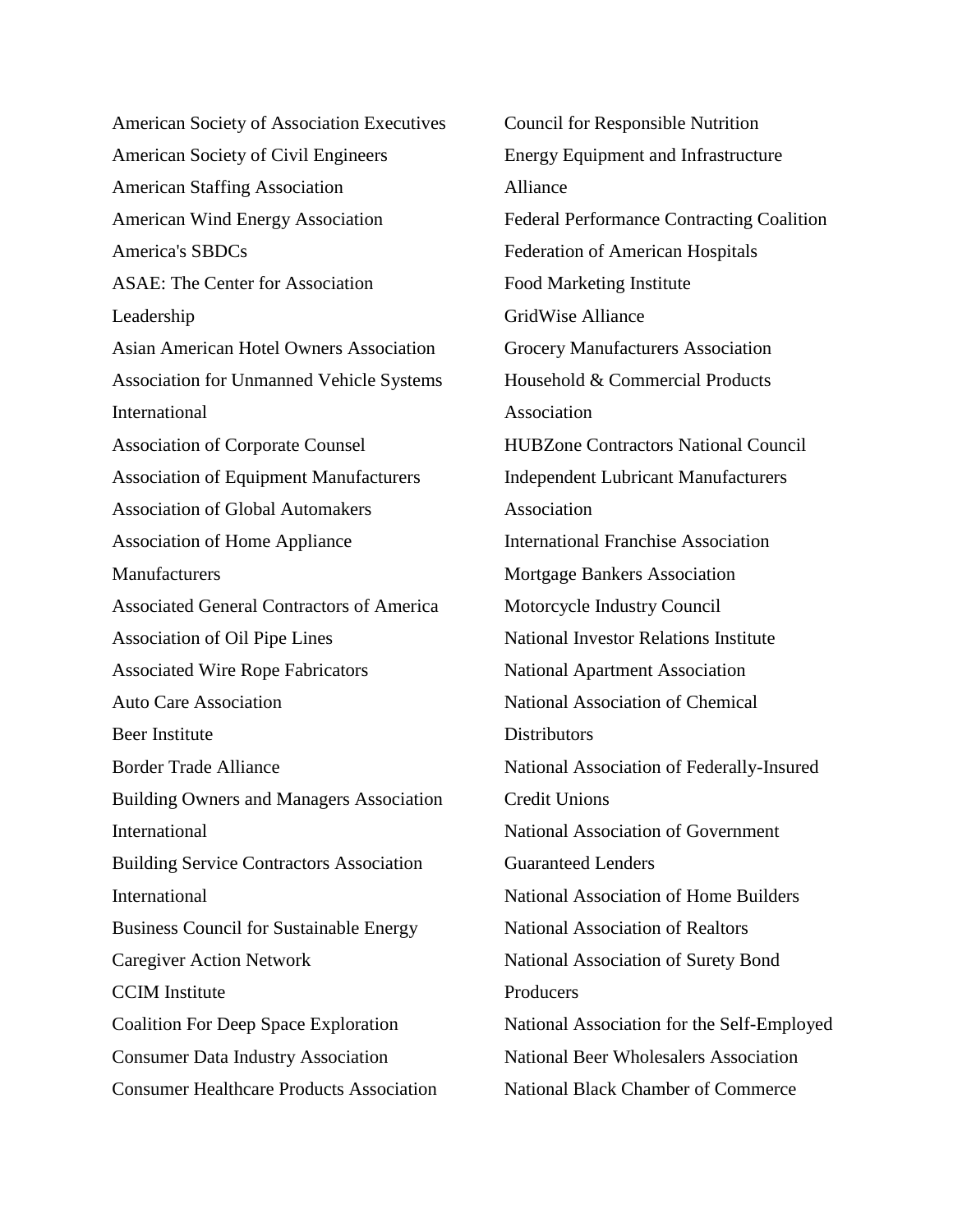National Council of Agricultural Employers National Council of Chain Restaurants National Electrical Contractors Association National Grocers Association National Independent Automobile Dealers Association National Lumber & Building Material Dealers Association National Multifamily Housing Council National Retail Federation National Roofing Contractors Association National Small Business Association National Stone, Sand & Gravel Association NCTA - The Internet & Television Association North American Millers Association Regional Airline Association Security Industry Association Small Business Council of America Small Business & Entrepreneurship Council Small Business Legislative Council The Association for Advanced Life Underwriting (AALU) The Latino Coalition The Toy Association United Fresh Produce Association U.S. Chamber of Commerce U.S. Green Building Council Women Impacting Public Policy **Alabama** Birmingham Business Alliance

Coastal Alabama Business Chamber Fayette Area Chamber of Commerce Huntsville/Madison County Chamber of **Commerce** Madison Chamber of Commerce Mobile Area Chamber of Commerce Montgomery Area Chamber of Commerce Mountain Lake Chamber of Commerce North Baldwin Chamber of Commerce Prattville Area Chamber of Commerce Shoals Chamber of Commerce The Chamber of Commerce of West Alabama Trussville Area Chamber of Commerce **Alaska** Anchorage Chamber of Commerce Greater Fairbanks Chamber of Commerce Greater Ketchikan Chamber of Commerce Homer Chamber of Commerce & Visitor Center **Arizona** Arizona Chamber of Commerce and Industry Arizona Hispanic Chamber of Commerce Buckeye Valley Chamber of Commerce Chandler Chamber of Commerce Eloy Chamber of Commerce Cottonwood Chamber of Commerce Gilbert Chamber of Commerce Glendale Chamber of Commerce

Greater Flagstaff Chamber of Commerce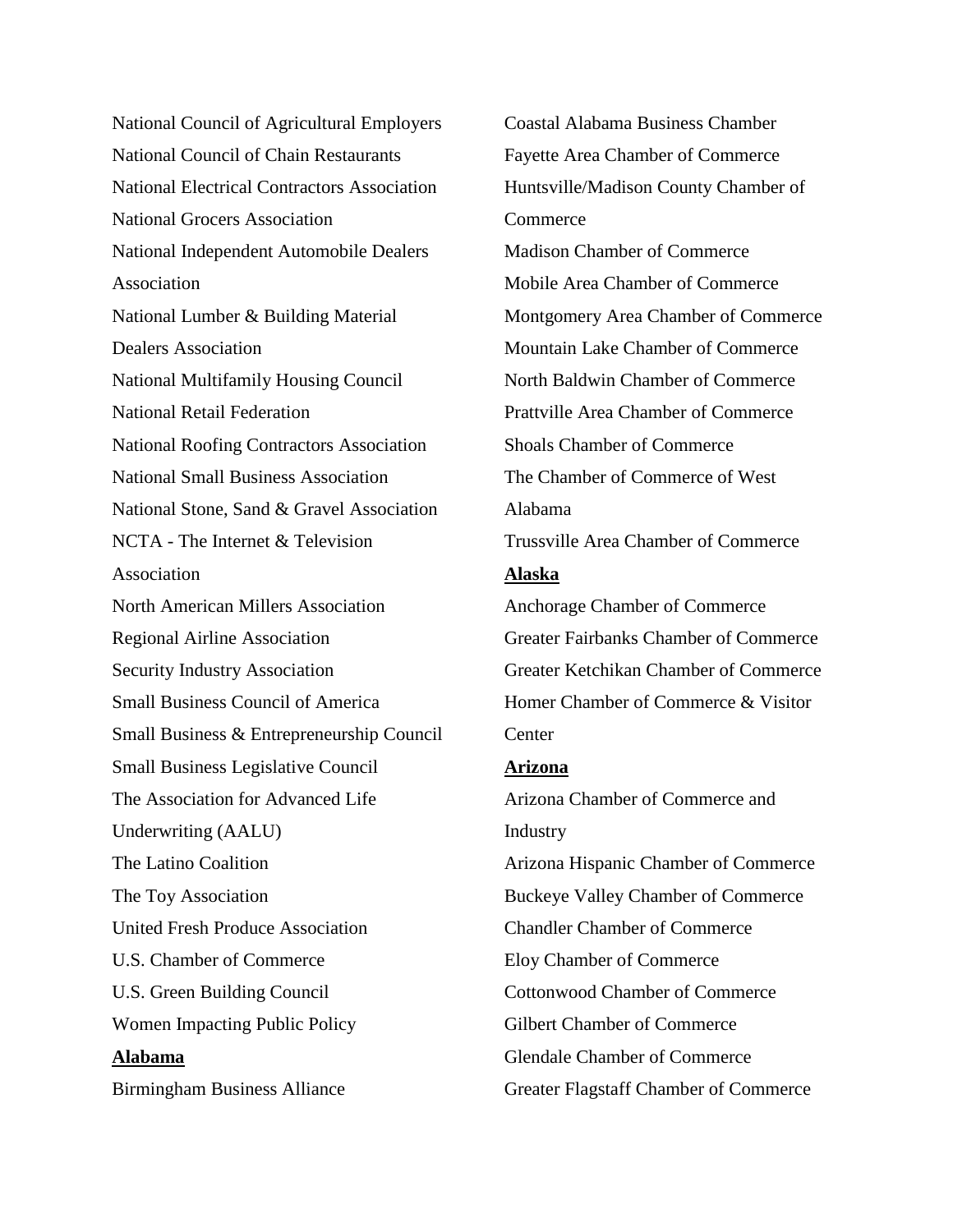Greater Oro Valley Chamber of Commerce Greater Phoenix Chamber Lake Havasu Chamber of Commerce Nogales-Santa Cruz County Chamber of **Commerce** Queen Creek Chamber of Commerce Springerville-Eagar Chamber of Commerce Surprise Regional Chamber of Commerce Tempe Chamber of Commerce Tucson GLBT Chamber of Commerce Tucson Hispanic Chamber Foundation Tucson Metro Chamber Wickenburg Chamber of Commerce **Arkansas** Arkansas State Chamber of Commerce Fayetteville Chamber of Commerce **California** Alameda Chamber of Commerce Asia Pacific California Chamber of **Commerce** Big Bear Chamber of Commerce Brawley Chamber of Commerce Brea Chamber of Commerce California Chamber of Commerce Camarillo Chamber of Commerce Carlsbad Chamber of Commerce Claremont Chamber of Commerce Dana Point Chamber of Commerce Danville Area Chamber of Commerce El Centro Chamber of Commerce Encinitas Chamber of Commerce

Escondido Chamber of Commerce Fairfield-Suisun Chamber of Commerce Fallbrook Chamber of Commerce Fresno Chamber of Commerce Garden Grove Chamber of Commerce Glendora Chamber of Commerce Greater Bakersfield Chamber of Commerce Greater Conejo Valley Chamber of Commerce Greater Irvine Chamber of Commerce Greater Merced Chamber of Commerce Greater Riverside Chambers of Commerce Hispanic Chamber Silicon Valley Hueneme Chamber of Commerce Imperial Chamber of Commerce Holtville Chamber of Commerce King City Chamber of Commerce & Agriculture Lakewood Junior Chamber & Alumni Lodi Chamber of Commerce Lompoc Valley Chamber of Commerce & Visitor's Bureau Long Beach Area Chamber of Commerce Los Angeles Area Chamber of Commerce Los Altos Chamber of Commerce Martinez Chamber of Commerce Murrieta/Wildomar Chamber of Commerce Newport Beach Chamber of Commerce Northern California World Trade Center Norwalk Chamber of Commerce North Orange County Chamber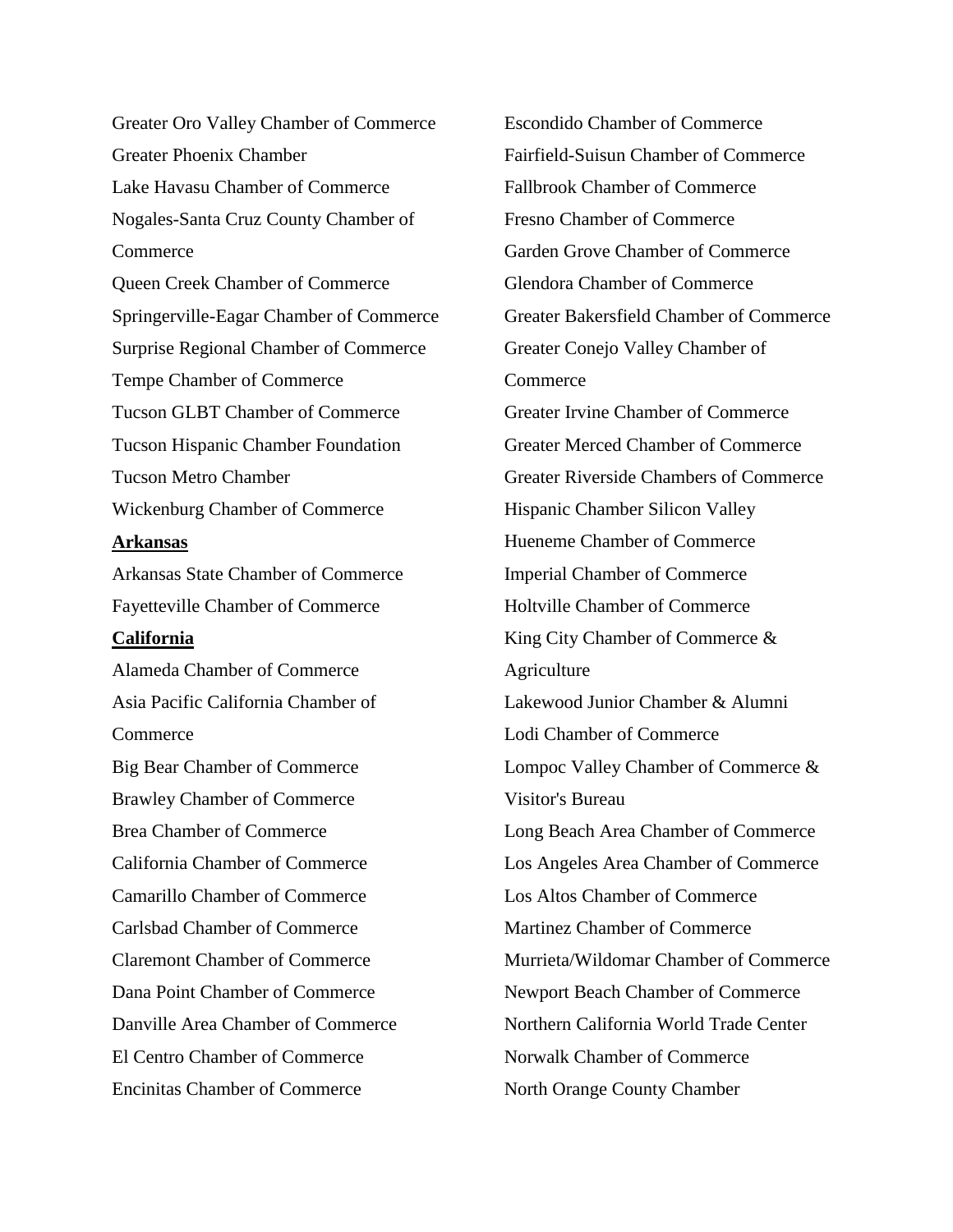North San Diego Business Chamber Orange County Business Council Orange County Hispanic Chamber of Commerce Oxnard Chamber of Commerce Palm Springs Chamber of Commerce Pasadena Chamber of Commerce Pleasanton Chamber of Commerce Rancho Cordova Chamber of Commerce Regional Hispanic Chamber of Commerce Regional Chamber of Commerce - San Gabriel Valley Roseville Chamber of Commerce Sacramento Metro Chamber of Commerce San Diego Regional Chamber of Commerce San Francisco Chamber of Commerce San Gabriel Valley Economic Partnership San Juan Capistrano Chamber of Commerce San Mateo Area Chamber of Commerce Santa Cruz Area Chamber of Commerce Santa Maria Valley Chamber of Commerce San Ysidro Chamber of Commerce Sherman Oaks Chamber of Commerce Simi Valley Chamber of Commerce South Bay Association of Chambers of Commerce The Silicon Valley Organization The Los Gatos Chamber of Commerce Torrance Area Chamber of Commerce Valley Industry and Commerce Assocation Victor Valley Chamber of Commerce

Yorba Linda Chamber of Commerce **Colorado** Aurora Chamber of Commerce Craig Chamber of Commerce Denver Metro Chamber of Commerce Greeley Area Chamber of Commerce Metro North Chamber of Commerce Vail Valley Partnership **Connecticut** Chamber of Commerce of Northwest Connecticut Connecticut Business and Industry Association Greater New Haven Chamber of Commerce **Delaware** Delaware State Chamber of Commerce **District of Columbia** CHAMPS, Capitol Hill's Chamber of **Commerce** District of Columbia Chamber of Commerce **Florida** Boca Chamber Greater Fort Walton Beach Chamber of **Commerce** Greater Hollywood Chamber of Commerce Greater Miami Chamber of Commerce Greater Tampa Chamber of Commerce Greater Winter Haven Chamber of **Commerce** Homestead Main Street Leesburg Area Chamber of Commerce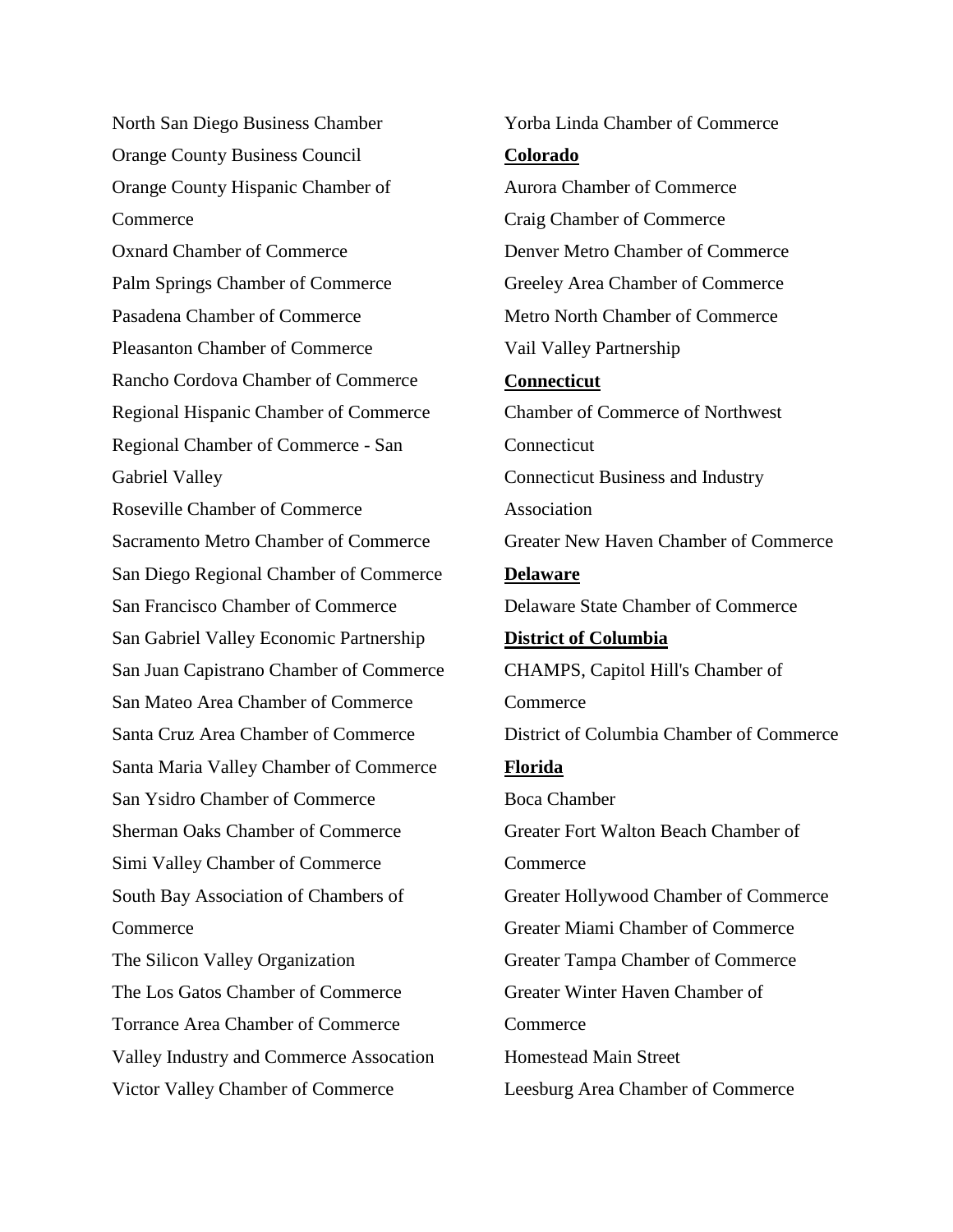Miramar Pembroke Pines Regional Chamber of Commerce North Tampa Bay Chamber Palm Beach Chamber of Commerce South Dade Chamber of Commerce The Palm Beach Chamber of Commerce Tropical Everglades Visitor Association, Inc.

## **Georgia**

DeKalb Chamber of Commerce Dooly County Chamber Dunwoody Perimeter Chamber Fannin County Chamber of Commerce Georgia Chamber of Commerce Greater Columbus GA Chamber of **Commerce** Milledgeville-Baldwin County Chamber of Commerce Newnan-Coweta Chamber Savannah, GA Chamber of Commerce Visit Savannah **Guam** Guam Chamber of Commerce **Hawaii** Chamber of Commerce Hawaii Kauai Chamber of Commerce Maui Chamber of Commerce **Idaho** Caldwell Chamber of Commerce Coeur d'Alene Chamber of Commerce Jerome Chamber of Commerce

Idaho Association of Commerce and Industry Idaho Lodging & Restaurant Association Idaho Retailers Association Pocatello-Chubbuck Chamber of Commerce Rexburg Chamber of Commerce **Illinois** Aurora Regional Chamber of Commerce Bolingbrook Area Chamber of Commerce Canton Area Chamber of Commerce Channahon Minooka Chamber Chester Chamber of Commerce Chicagoland Chamber of Commerce Crystal Lake Chamber of Commerce DeKalb Chamber of Commerce Des Plaines Chamber of Commerce & Industry Edwardsville/Glen Carbon Chamber of **Commerce** Effingham County Chamber of Commerce Elgin Area Chamber Elmhurst Chamber of Commerce & Industry Geneva Chamber of Commerce GOA Regional Business Association Greater Oak Brook Chamber of Commerce & Economic Development Partnership Grundy County Chamber of Commerce & Industry Heritage Corridor Business Alliance Hoffman Estates Chamber of Commerce & Industry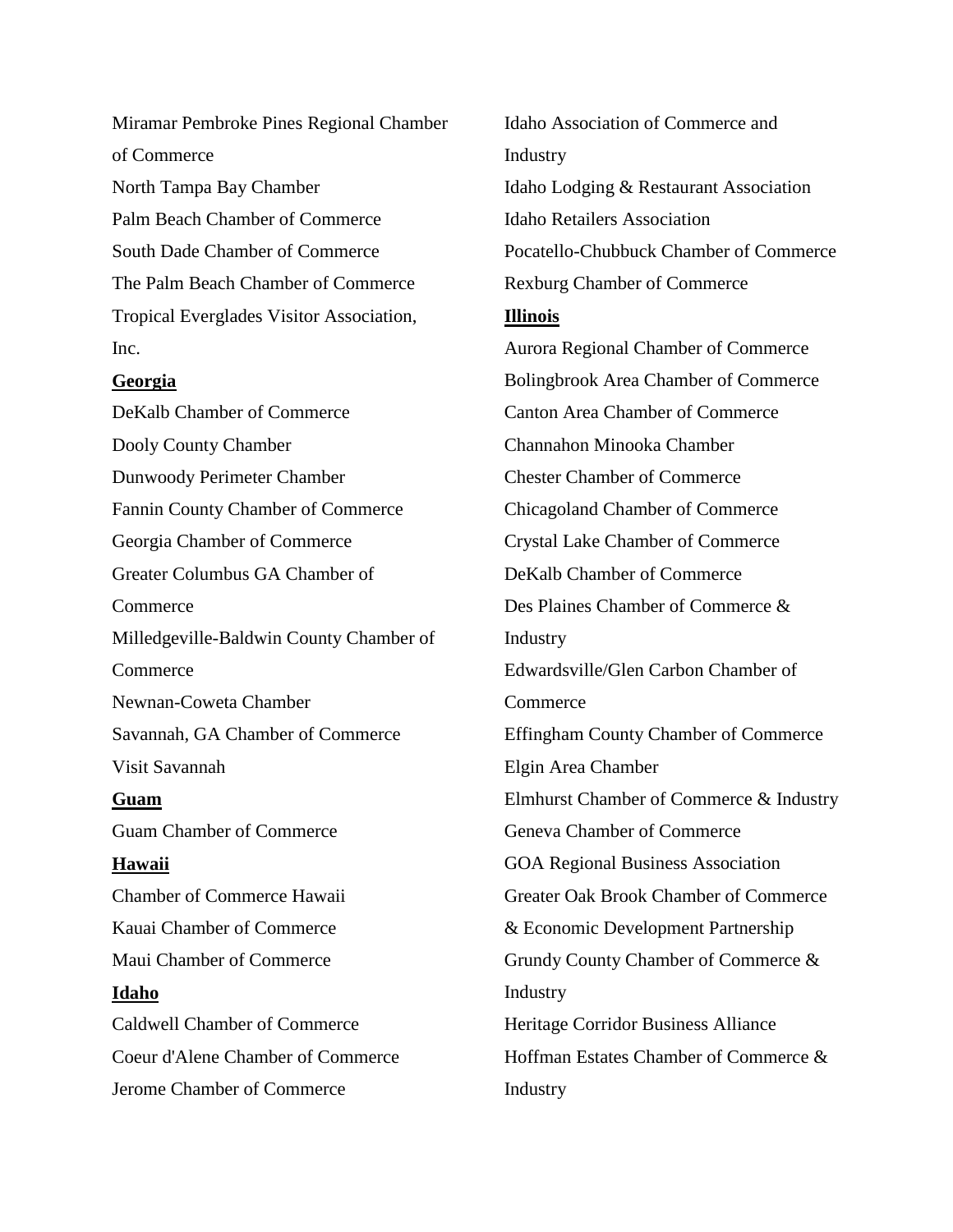Highland Chamber of Commerce Highland Park Chamber of Commerce Illinois Association of Chamber of Commerce Executives International Business Council - Illinois Chamber of Commerce Lakeview Chamber of Commerce Lincoln Square Ravenswood Chamber of Commerce Lombard Area Chamber of Commerce & Industry Macomb Area Chamber of Commerce McLean County Chamber of Commerce Naperville Area Chamber of Commerce NW Illinois Economic Development Oak Park River Forest Chamber of Commerce Paris Area Chamber of Commerce & Tourism Park Ridge Chamber of Commerce Peoria Area Chamber of Commerce Rantoul Area Chamber of Commerce Sauk Valley Area Chamber of Commerce Skokie Chamber of Commerce and Industry The Greater Springfield Chamber of **Commerce** The Parks Chamber of Commerce West Suburban Chamber of Commerce and Industry Western DuPage Chamber of Commerce Wheaton Chamber of Commerce

Industry **Indiana** Boone County Chamber of Commerce Cedar Lake Chamber of Commerce Decatur Chamber of Commerce Fortville McCordsville Chamber of Commerce Gary Chamber of Commerce Greater Bloomington Chamber of **Commerce** Greater Kokomo Chamber of Commerce Greater Lawrence Chamber of Commerce Indiana Chamber of Commerce Indiana Retail Council Indy Chamber Kendallville Area Chamber of Commerce Nappanee Area Chamber Of Commerce Noblesville Chamber of Commerce South Bend Regional Chamber of **Commerce** Spencer County Regional Chamber of **Commerce** Wayne County Area Chamber of Commerce **Iowa** Ames Chamber of Commerce Cedar Rapids Metro Economic Alliance Dubuque Area Chamber of Commerce Greater Des Moines Partnership Marshalltown Area Chamber of Commerce Orange City Chamber of Commerce

Woodstock Chamber of Commerce and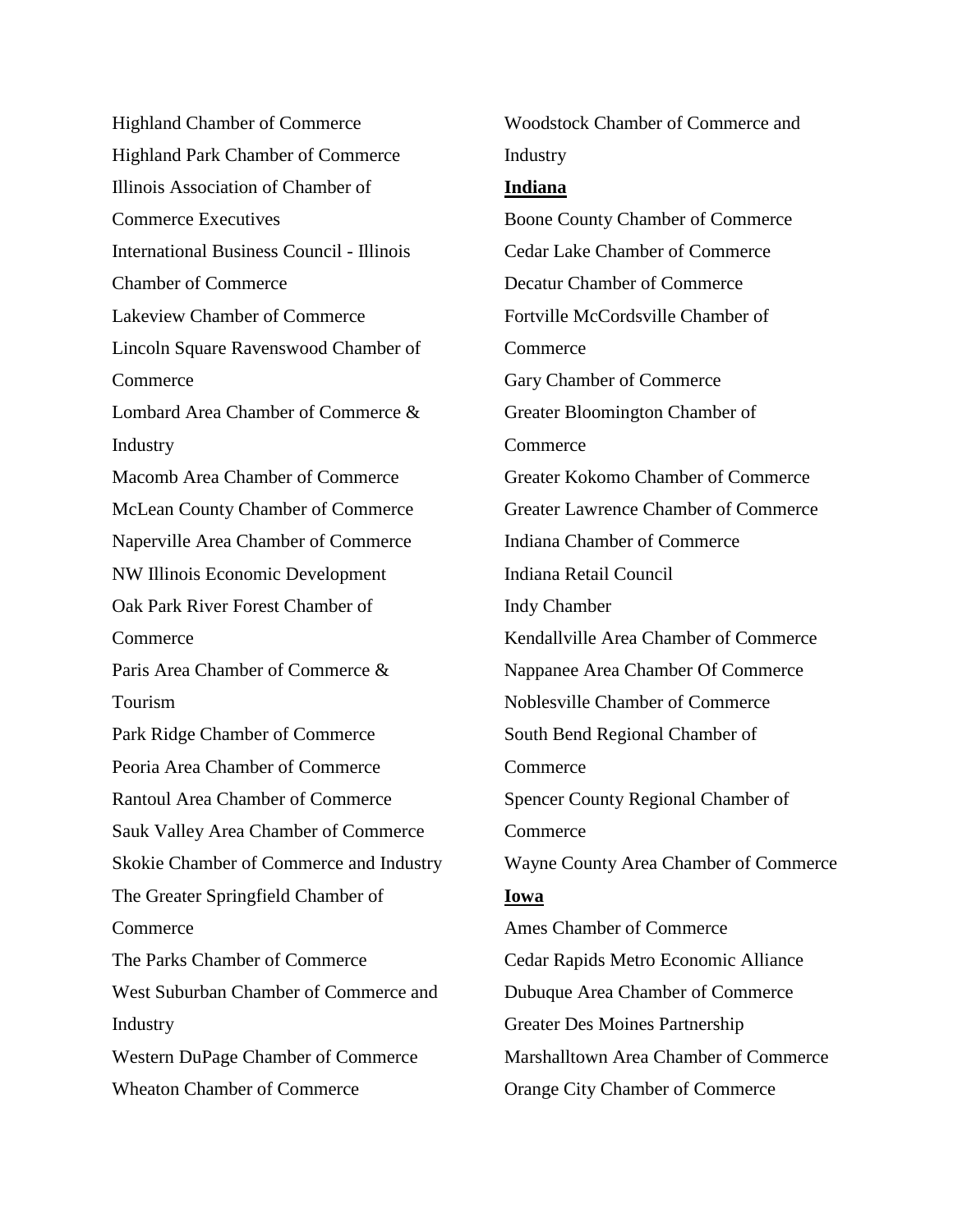Shelby County Chamber of Commerce & Industry

#### **Kansas**

Andover Area Chamber of Commerce, Inc. Greater Topeka Chamber of Commerce Grant County Chamber of Commerce & Tourism Overland Park Chamber of Commerce Pratt Area Chamber of Commerce Wichita Regional Chamber of Commerce **Kentucky** Cave City Chamber of Commerce Commerce Lexington Inc. Garrard County Chamber of Commerce Greater Owensboro Chamber of Commerce Greater Louisville Inc. Kentucky Chamber of Commerce Union County Chamber of Commerce **Louisiana** Baton Rouge Area Chamber Natchitoches Area Chamber of Commerce New Orleans Chamber Southwest Louisiana Chamber of Commerce **Maine** Bar Harbor Chamber of Commerce Bethel Area Chamber of Commerce Blue Hill Peninsula Chamber of Commerce Franklin County Chamber of Commerce Hospitality Maine Maine State Chamber of Commerce Oxford Hills Chamber of Commerce

Skowhegan Regional Chamber of **Commerce** Sanford-Springvale Chamber of Commerce Retail Association of Maine Southwest Harbor & Tremont Chamber of **Commerce** The Greater Bridgton Lakes Region Chamber of Commerce The Lewiston Auburn Metropolitan Chamber of Commerce The Manufacturers Association of Maine Wiscasset Area Chamber of Commerce York Region Chamber of Commerce **Maryland** Gaithersburg-Germantown Chamber of **Commerce** Harford County Chamber of Commerce Harford County Million Dollar Association Maryland Chamber of Commerce Maryland Multi-Housing Association Maryland Retailers Association Salisbury Area Chamber of Commerce The Greater Bethesda Chamber of **Commerce Massachusetts** Associated Industries of Massachusetts Blackstone Valley Chamber of Commerce Cape Cod Canal Region Chamber Cape Cod Chamber of Commerce Eastham Chamber of Commerce Greater Boston Chamber of Commerce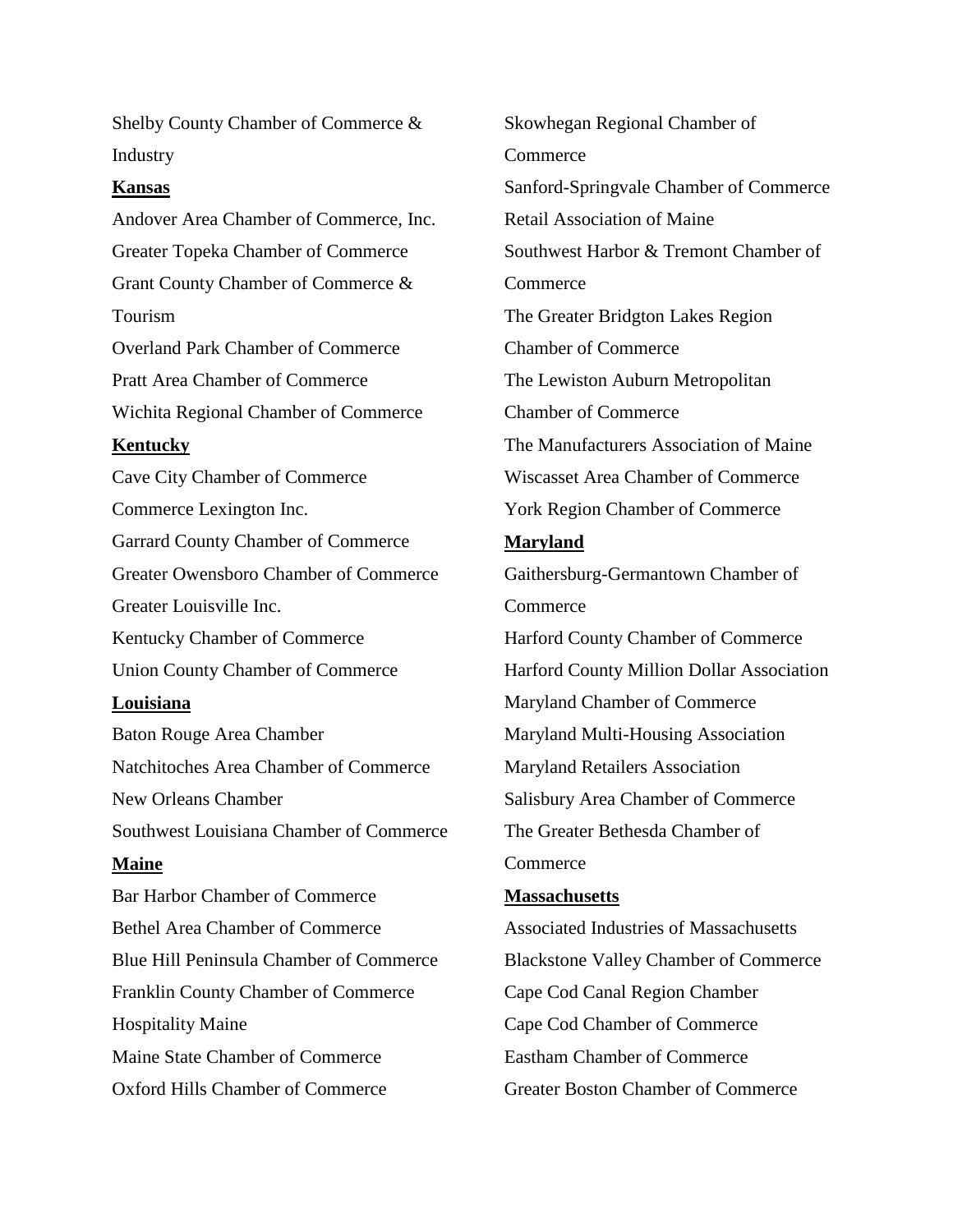Metro South Chamber of Commerce Neponset Valley Chamber of Commerce North Central Massachusetts Chamber of Commerce Orleans Chamber of Commerce

Retailers Association of Massachusetts South Shore Chamber of Commerce The United Regional Chamber of **Commerce** 

### **Michigan**

Battle Creek Area Chamber of Commerce Cheboygan Area Chamber of Commerce Cheboygan Area Visitors Bureau Dearborn Area Chamber of Commerce Detroit Regional Chamber Gaylord Area Chamber of Commerce Grandville Jenison Chamber Greater Royal Oak Chamber of Commerce Grosse Pointe Chamber of Commerce Jackson County Chamber of Commerce Lansing Regional Chamber Michigan Retailers Association Michigan West Coast Chamber of Commerce National Truck Equipment Association River Country Chamber of Commerce of Newaygo County Shiawassee Regional Chamber of Commerce **Minnesota** Bemidji Area Chamber of Commerce

Dakota County Regional Chamber of **Commerce** Hutchinson Area Chamber of Commerce and Tourism Minnesota Chamber of Commerce Sleepy Eye Area Chamber of Commerce & CVB St. Cloud Area Chamber of Commerce TwinWest Chamber of Commerce Woodbury Area Chamber of Commerce **Mississippi** Hancock Chamber of Commerce Natchez Adams County Chamber of **Commerce** Mississippi Economic Council Olive Branch Chamber of Commerce **Missouri** Branson/Lakes Area Chamber of Commerce & CVB Farmington Regional Chamber Greater St. Charles County Chamber of **Commerce** Lee's Summit Chamber of Commerce Missouri Chamber of Commerce and Industry Missouri Retailers Association Northland Regional Chamber of Commerce St. Charles Engineering & Surveying, Inc. St. Louis Regional Chamber The Greater Kansas City Chamber of **Commerce**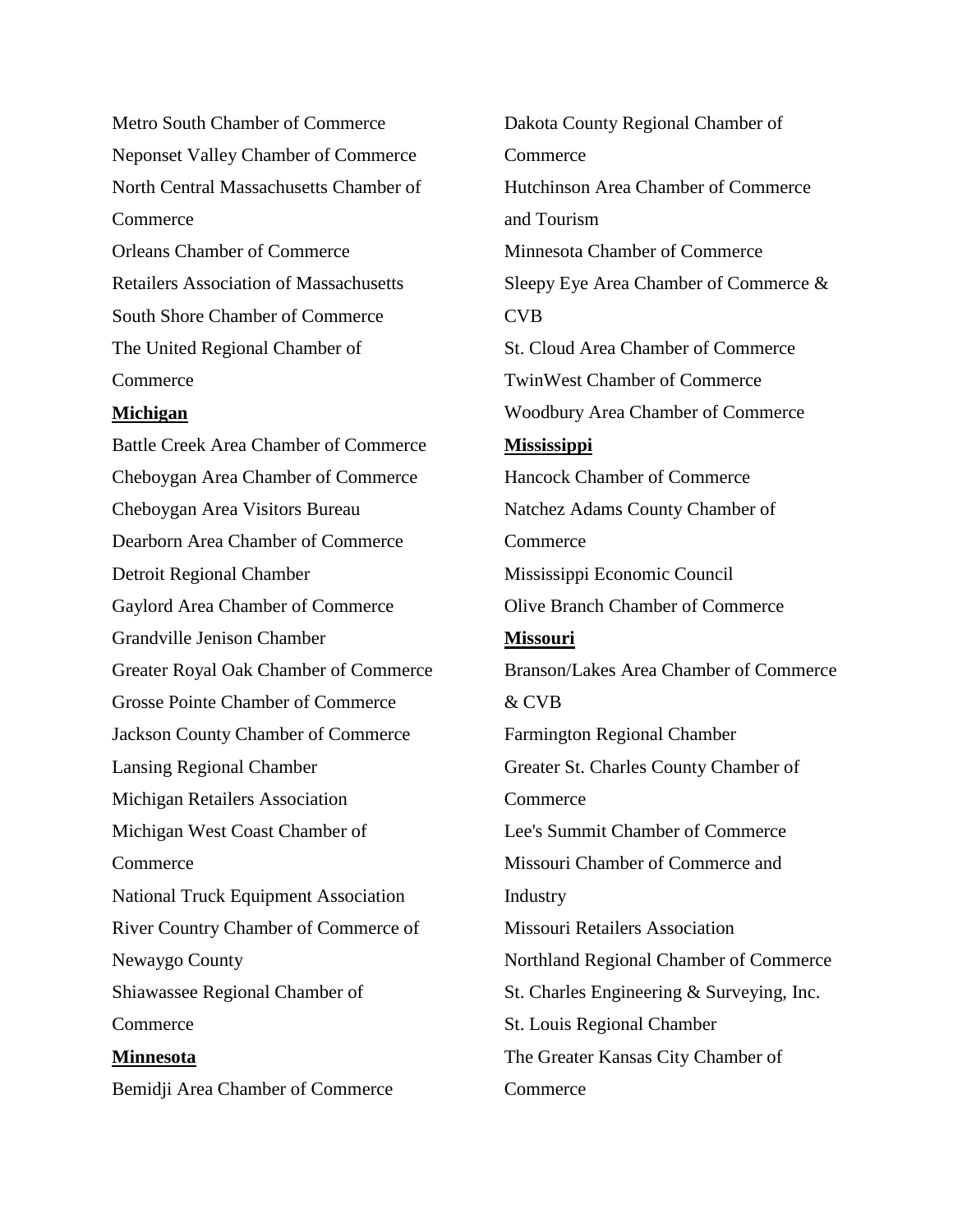#### **Montana**

Big Sky Chamber of Commerce Billings Chamber of Commerce Bozeman Area Chamber of Commerce Kalispell Chamber of Commerce Montana Chamber of Commerce Missoula Area Chamber of Commerce Sweet Grass County Chamber of Commerce Visit Big Sky

#### **Nebraska**

Bigfork Area Chamber of Commerce Falls City Area Chamber of Commerce Lincoln Chamber of Commerce Nebraska Chamber of Commerce & Industry Nebraska Retail Federation Norfolk Area Chamber of Commerce Ralston Area Chamber **Nevada** Carson City Chamber of Commerce Carson Valley Chamber of Commerce Elko Area Chamber Las Vegas Metro Chamber of Commerce Reno + Sparks Chamber of Commerce White Pine Chamber of Commerce **New Hampshire** Business & Industry Association of New Hampshire Greater Derry Londonderry Chamber of

Commerce

**New Mexico**

New Mexico Association of Commerce and Industry Ruidoso Valley Chamber of Commerce **New Jersey** Chamber of Commerce Southern NJ Gateway Regional Chamber of Commerce Hudson County Chamber of Commerce New Jersey Chamber of Commerce Newark Regional Business Partnership **New York** Buffalo Niagara Partnership Chemung County Chamber of Commerce Greater Rochester Chamber of Commerce Manhattan Chamber of Commerce North Country Chamber of Commerce Quebec-New York Corridor Coalition Retail Council of New York State The Business Council of Westchester The Business Council of New York State

# **North Carolina**

Avery Chamber of Commerce Burke County Chamber of Commerce Carolinas Food Industry Council Cleveland County Chamber Greater Raleigh Chamber of Commerce Haywood Chamber of Commerce North Carolina Chamber of Commerce Union County Chamber of Commerce Wake Forest Area Chamber of Commerce Wilmington Chamber of Commerce **North Dakota**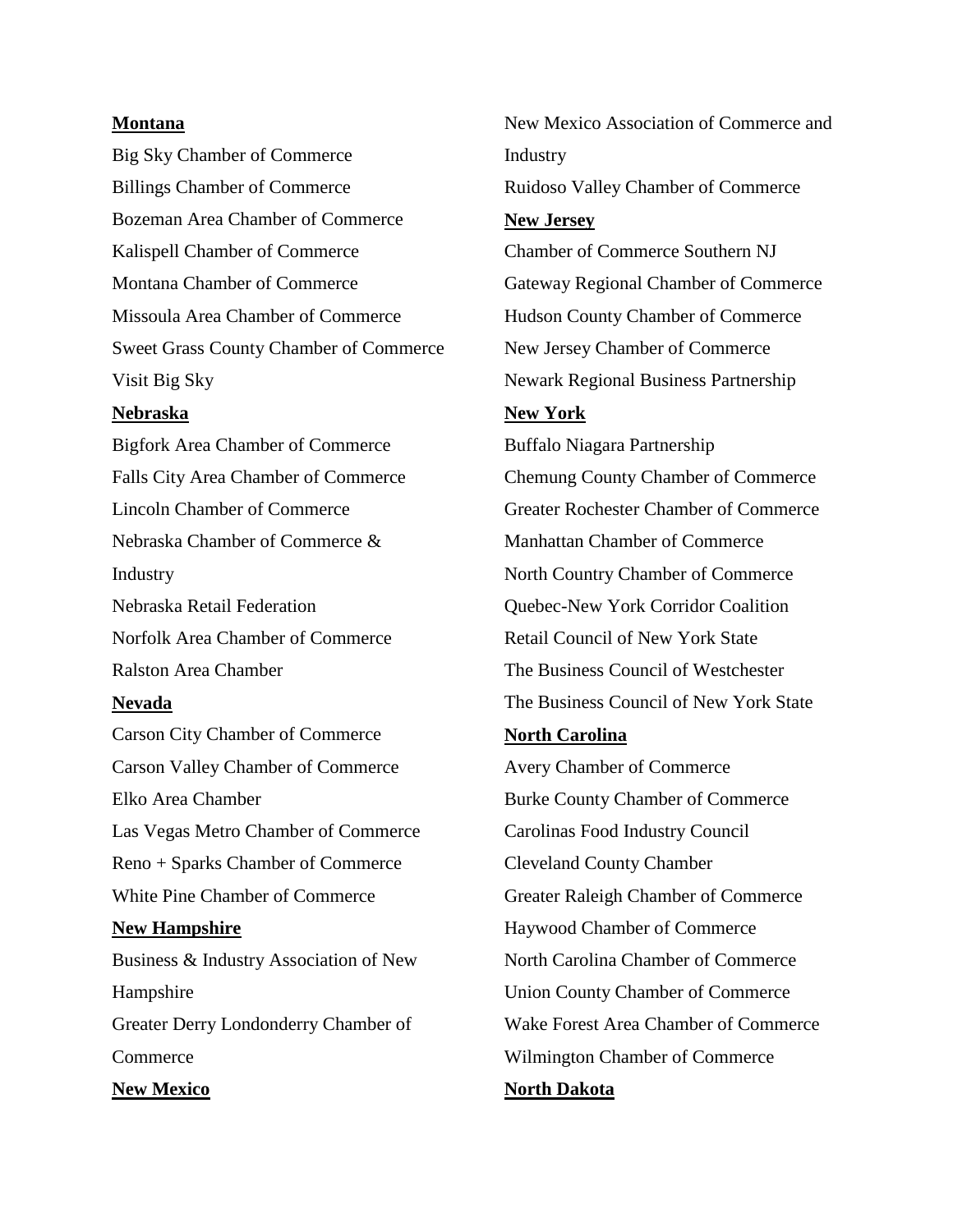Bismarck Mandan Chamber EDC Greater North Dakota Chamber

## **Ohio**

Ashland Area Chamber of Commerce Bowling Green Chamber of Commerce Brookville Area Chamber of Commerce Cambridge Area Chamber of Commerce Cincinnati Regional Chamber of Commerce Columbus Chamber of Commerce Cuyahoga Valley Chamber of Commerce Darke County Chamber of Commerce Dayton Area Chamber of Commerce Galion-Crestline Chamber of Commerce Lorain County Chamber of Commerce New Albany Chamber of Commerce Oberlin Business Partnership Pickerington Area Chamber of Commerce Southern Ohio Chamber Alliance The Jefferson County Chamber of **Commerce** Toledo Regional Chamber of Commerce Troy Area Chamber of Commerce Vandalia Butler Chamber of Commerce Willoughby Western Lake County Chamber of Commerce **Oklahoma** Cushing Chamber of Commerce and Industry

Edmond Area Chamber of Commerce Norman Chamber of Commerce Oklahoma State Chamber

Pauls Valley Chamber of Commerce Tulsa Regional Chamber

## **Oregon**

Albany Area Chamber Beaverton Area Chamber of Commerce Eugene Area Chamber of Commerce Hillsboro Chamber Lincoln City Chamber of Commerce Oregon Business & Industry Oregon State Chamber of Commerce Springfield Area Chamber of Commerce The Chamber of Medford/Jackson County The La Pine Chamber of Commerce Tualatin Chamber of Commerce **Pennsylvania** Cambria Regional Chamber of Commerce Delaware County Chamber of Commerce

Eastern Montgomery County Chamber of **Commerce** Greater Lehigh Valley Chamber of Commerce Greater West Chester Chamber of **Commerce** Greater Pittsburgh Chamber of Commerce Greater Reading Chamber Alliance Hanover Area Chamber of Commerce Harrisburg Regional Chamber & CREDC Lancaster Chamber Lower Bucks County Chamber of Commerce

Main Line Chamber of Commerce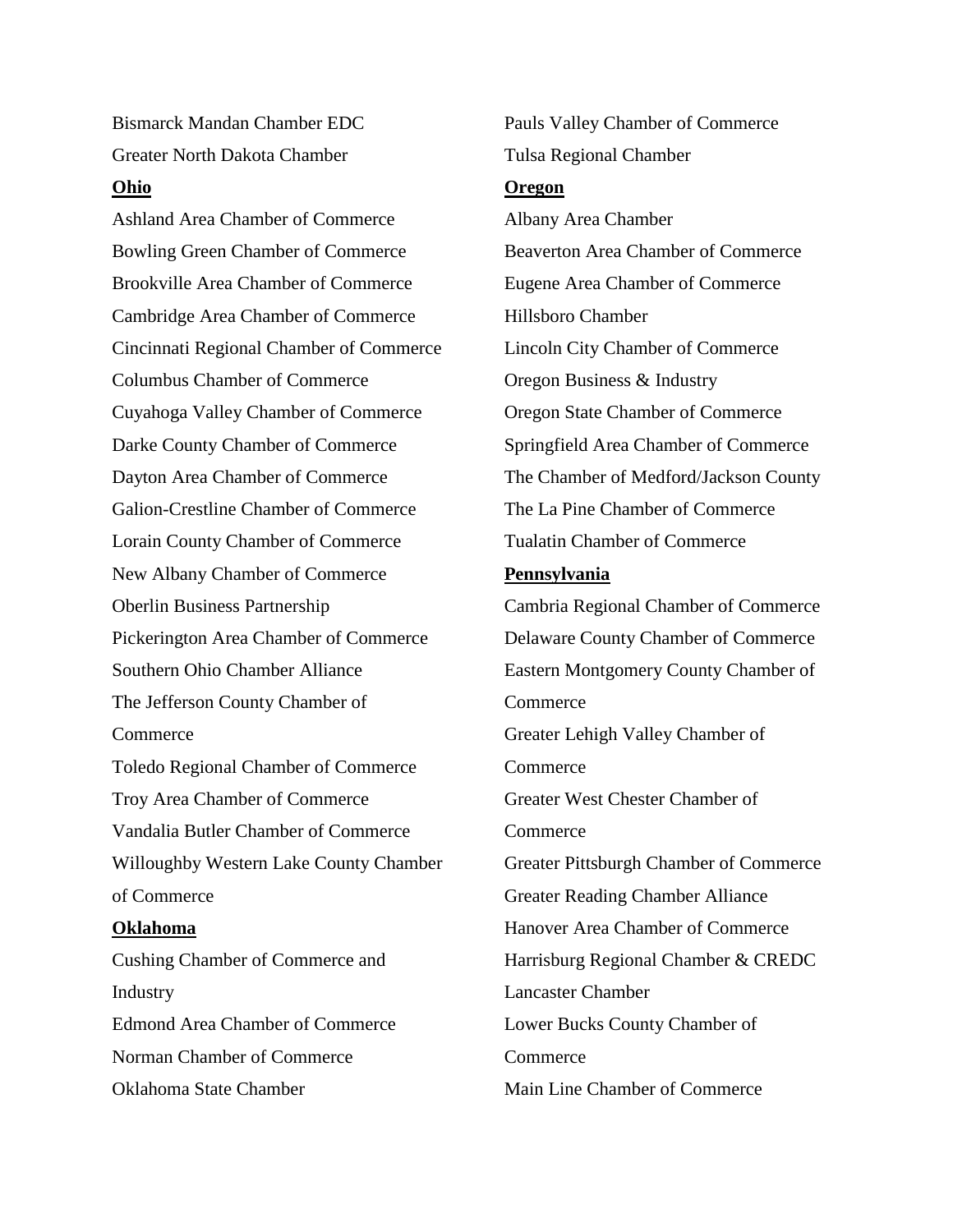Montgomery County Chamber of **Commerce** Pennsylvania Chamber of Business and Industry Somerset County Chamber of Commerce The Chamber of Commerce for Greater Montgomery County The Greater Scranton Chamber of Commerce TriCounty Area Chamber of Commerce Wyoming County Chamber of Commerce York County Economic Alliance **Puerto Rico** Puerto Rico Chamber of Commerce **Rhode Island** East Providence Area Chamber of Commerce Greater Providence Chamber of Commerce Newport County Chamber of Commerce Northern RI Chamber of Commerce Rhode Island Business Coalition Southern Rhode Island Chamber of **Commerce** The Greater Cranston Chamber of Commerce **South Carolina** Anderson Area Chamber of Commerce Berkeley Chamber of Commerce Charleston Metro Chamber of Commerce

Greater Irmo Chamber of Commerce

Greater Columbia Chamber of Commerce

Greater Florence Chamber of Commerce Greenville Chamber of Commerce Hilton Head Island-Bluffton Chamber of Commerce Greater Lexington Chamber and Visitors **Center** Myrtle Beach Area Chamber of Commerce Simpsonville Area Chamber of Commerce South Caromber of Commerce South Carolina Restaurant & Lodging Association Spartanburg Area Chamber of Commerce **South Dakota** Rapid City Area Chamber of Commerce South Dakota Retailers Association Sioux Falls Area Chamber of Commerce **Tennessee** Blount County Chamber of Commerce Bristol TN/VA Chamber of Commerce Chattanooga Area Chamber of Commerce Cleveland/Bradley Chamber of Commerce Johnson City/Jonesborough/Washington County Chamber Kingsport Chamber of Commerce Sevierville Chamber of Commerce Tennessee Chamber of Commerce & **Industry** White House Area Chamber of Commerce **Texas** Allen Fairview Chamber of Commerce Alvin Manvel Area Chamber of Commerce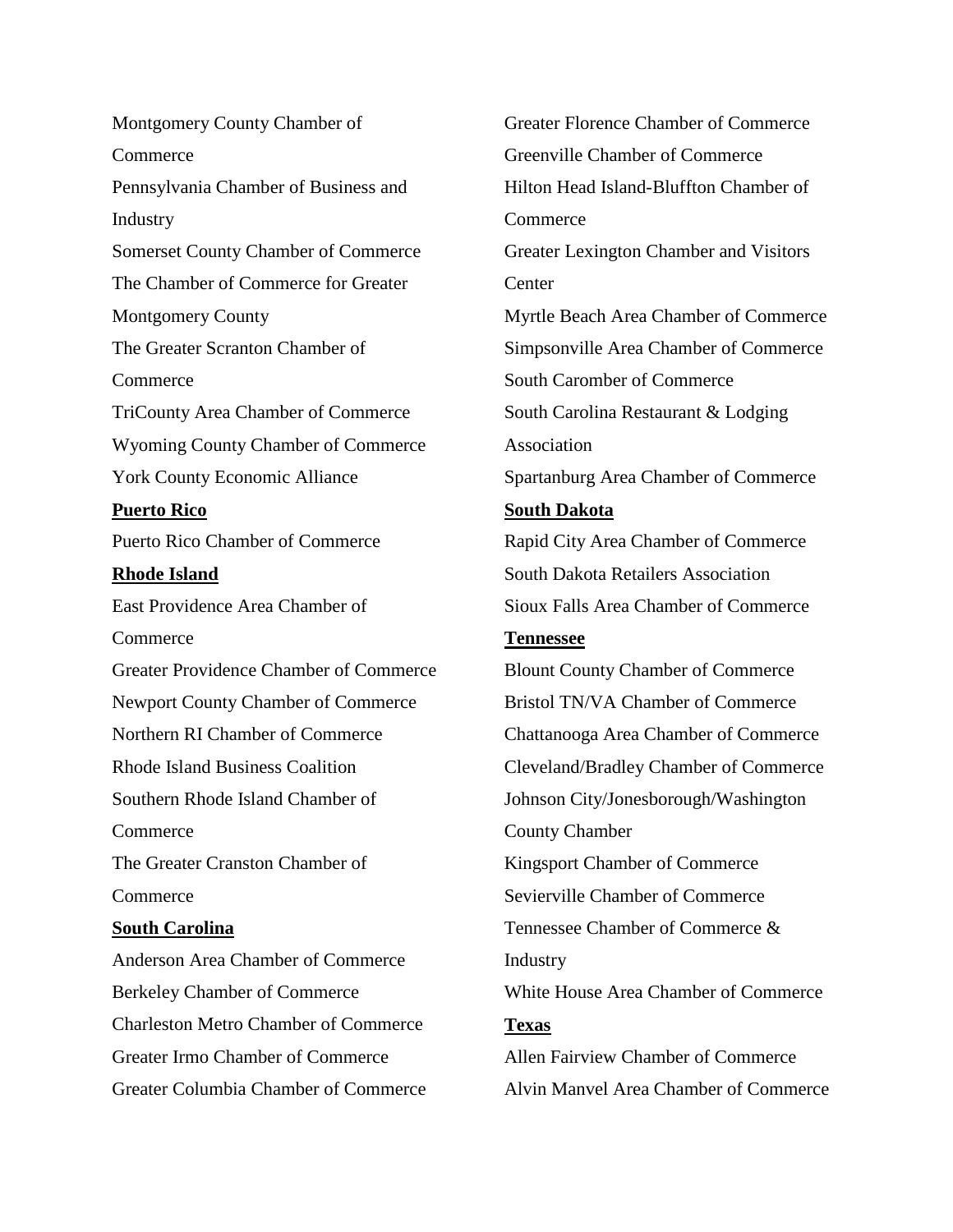Baytown Chamber of Commerce Clear Lake Area Chamber of Commerce Del Río Chamber of Commerce Flower Mound Chamber of Commerce Fort Bend Chamber of Commerce Frisco Chamber of Commerce Galveston Regional Chamber of Commerce Granbury Chamber of Commerce Greater Arlington Chamber of Commerce Greater Austin Chamber of Commerce Irving Hispanic Chamber of Commerce McAllen Chamber of Commerce Lubbock Chamber of Commerce North Dallas Chamber of Commerce North San Antonio Chamber of Commerce North Texas Commission North Texas GLBT Chamber of Commerce Odessa Chamber of Commerce Palacios Chamber of Commerce Pearland Chamber of Commerce Portland Chamber of Commerce Plano Chamber of Commerce Richardson Chamber of Commerce Rio Grande Valley Partnership San Antonio Hispanic Chamber of Commerce San Jacinto College Small Business Center South Padre Island Chamber of Commerce Temple Chamber of Commerce The Chamber (Schertz-Cibolo-Selma Area) Texas Retailers Association

United Corpus Christi Chamber of **Commerce** Weslaco Area Chamber of Commerce **Vermont** Central Vermont Chamber of Commerce Vermont Chamber of Commerce **Virginia** Alexandria Chamber of Commerce Arlington Chamber of Commerce Central Fairfax Chamber of Commerce ChamberRVA Falls Church Chamber of Commerce Fluvanna County Chamber of Commerce Front Royal-Warren County Chamber of **Commerce** Halifax County Chamber of Commerce Loudoun County Chamber of Commerce Lynchburg Regional Business Alliance Martinsville-Henry County Chamber of **Commerce** Northern Virginia Chamber of Commerce Roanoke Regional Chamber of Commerce Virginia Chamber of Commerce Virginia Retail Merchants Association **Utah** Cache Valley Chamber of Commerce ChamberWest Davis Chamber of Commerce Murray Area Chamber of Commerce Salt Lake Chamber Sandy Area Chamber of Commerce